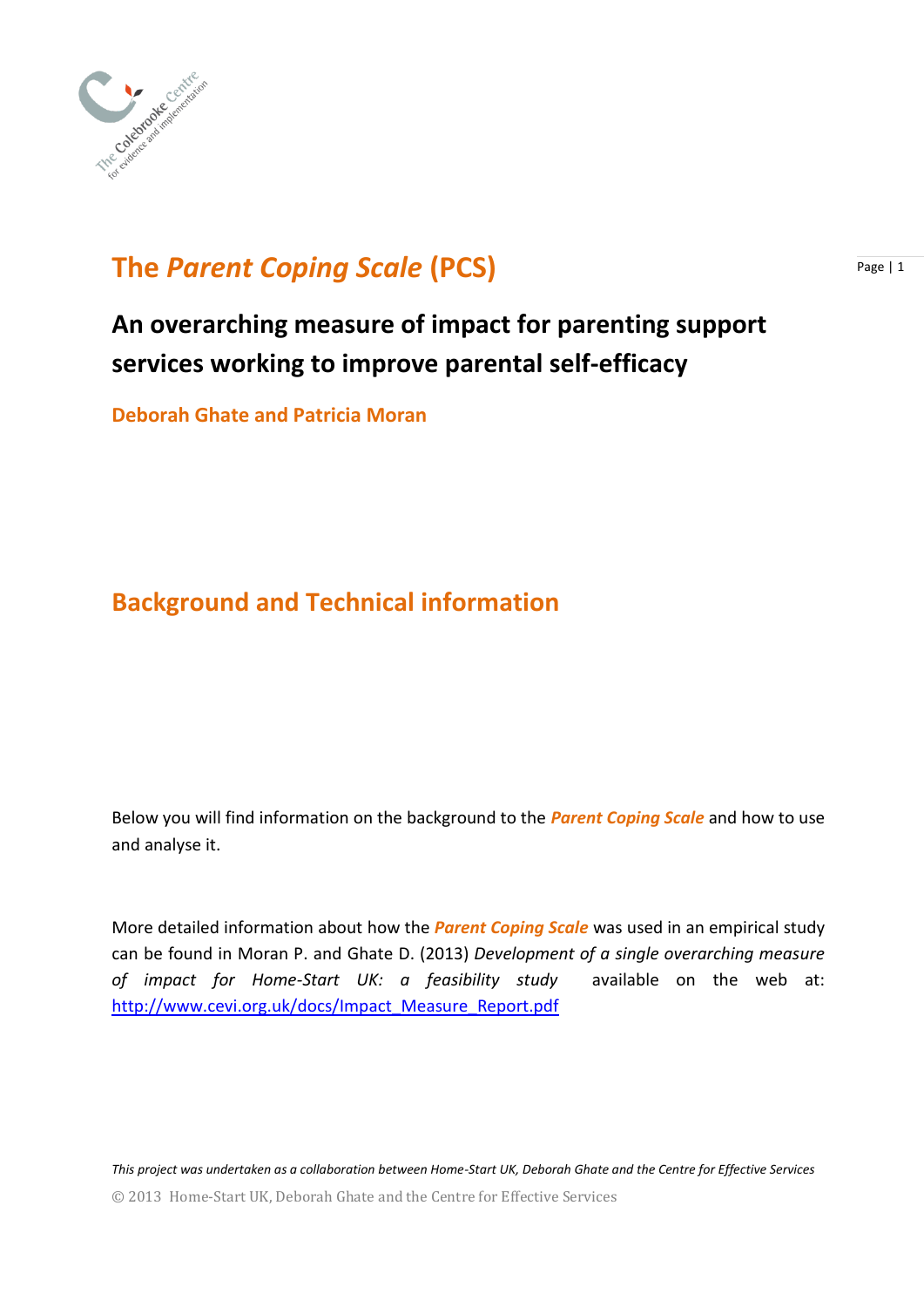#### **Origins of the** *Parent Coping Scale* **(PCS)**

The *Parent Coping Scale* is adapted from a measure known as 'Coping with Being a Parent' (Ghate and Hazel; 2002). 'Coping with being a Parent' was originally created for a large scale nationally representative survey of stress and coping among parents in Britain living in poor neighbourhoods, funded by the British Department of Health. The original measure has since been used in many other large studies of families in the UK including national evaluations of parenting support programmes (Aye Maung, Parfrement and Tipping 2008; Ghate, Asmussen, Tian and Hauari 2008; Ghate and Ramella 2002). In these studies, differences in coping among parents were typically found to be positively associated with a number of parent and child difficulties including a tendency to parental depression as measured by the Malaise Inventory (Rutter, Tizard and Whitmore 1970), and having a child with behavioural or emotional difficulties as measured by the Strengths and Difficulties Questionnaire (SDQ, Goodman 1997), as well as with the need for and use of different forms of informal, semi-formal and formal parenting support.

## **What is the** *Parent Coping Scale* **(PCS)?**

The *Parent Coping Scale* **(PCS)** is designed to be used as a measure of change, in contrast to 'Coping with being a Parent' which has primarily been used as a descriptive measure. The **PCS**  can be used as a single measure of overarching *impact*, and is intended for the evaluation of parenting support services where improved *parenting self-efficacy* or improved selfperception of *coping with parenting* is an overarching aim. *Impact* is a term we use to describe the 'sum of the parts' of multiple outcomes: that is, the overarching, 'high-level' effect of a service that may be targeting a number of subsidiary outcomes. Outcomes, by contrast, relate to changes over time in specific 'domains' of functioning or life circumstances (e.g., parents' methods of discipline, children's behaviour, mothers' mental health, and so on).

The *Parent Coping Scale* is a brief, single-item scale measuring parents' self-reported ability to cope with parenting. The **PCS** measures how parents assess their own capabilities, rather than how parents behave. It generalises well to a wide variety of parenting contexts. It is framed in plain colloquial English, prefaced by a normalising permission-giving statement and allows positive as well as negative reports. It is also well-tested, easy and very quick to administer and complete, simple to understand, highly acceptable to parents, easy to score and analyse, and psychometrically robust. It is therefore suited to a wide variety of research contexts. It is suitable for use by parenting and family support organisations wishing to carry out self-evaluations of their effectiveness. It is also cost-effective to use in independentlyconducted research studies or evaluations.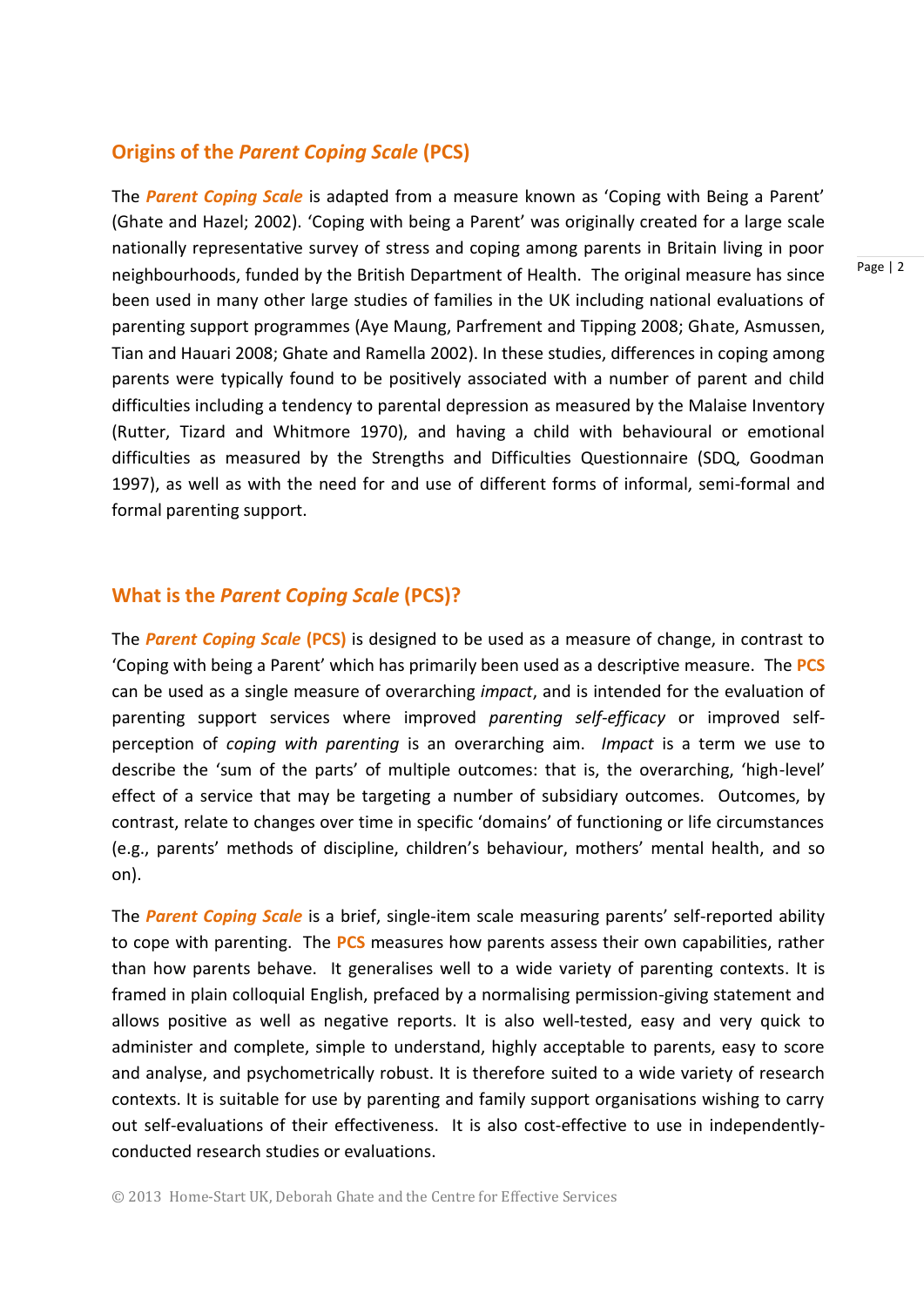The *Parent Coping Scale* consists of a series of five simply phrased statements that together form a 5-point scale, from coping very poorly to coping very well. It is a *global*, domain nonspecific measure of the construct of *self-efficacy* (Bandura 1977).

*Global* means that it is used in relation to the parenting role in general, rather than with regard to specific domains of parenting (e.g care, discipline, education). The **PCS** can be used in relation to parenting of a specified child, or as a composite, overarching measure in relation to parenting multiple siblings of varying ages.

*Self-efficacy* for parents has been defined as the beliefs or judgements a parent holds of their capabilities to organise and execute a set of tasks related to parenting a child (De Montigny and Lacharite, 2005, p 390). It concerns not only possession of skills, but also a person's beliefs that he or she can integrate them into an appropriate course of action. *Coping with parenting,* as measured by the **PCS,** is defined by us as: *a parent's self-belief that they have the ability successfully to manage the tasks and other aspects associated with being a parent*.

Examples of other commonly used global parental efficacy measures include the *Parental Sense of Competence Scale* (Gibaund-Wallson and Wandersman, 1978, cited in Johnson and Mash, 1989); the Competence subscale of the *Parenting Stress Index* (Abidin, 1983); and the *Parenting Self-Agency Measure* (Dumka et al, 1996), all of which are US-developed measures. UK-developed scales include the *Tool to Measure Parental Self Efficacy* (*TOPSE*, Kendall and Bloomfield, 2005) and a single-item measure of *Coping with Being a Parent* developed by Ghate and Hazel (2002).

## **How is the** *Parent Coping Scale* **(PCS) used?**

The *Parent Coping Scale* can be used in both survey and experimental research designs. It can be used descriptively, to establish base rates of coping within general ('normal') populations, as well as in high-need groups of parents. It can provide an indication of baseline needs (for example, needs in relation to support for parenting). It can also be used for measuring change over time, for example to evaluate the impact of a support intervention, and shows good sensitivity to detect statistically significant change even in a relatively small sample. It can be self-administered (paper and pencil; computer-assisted) or interviewer-administered (face to face; by telephone).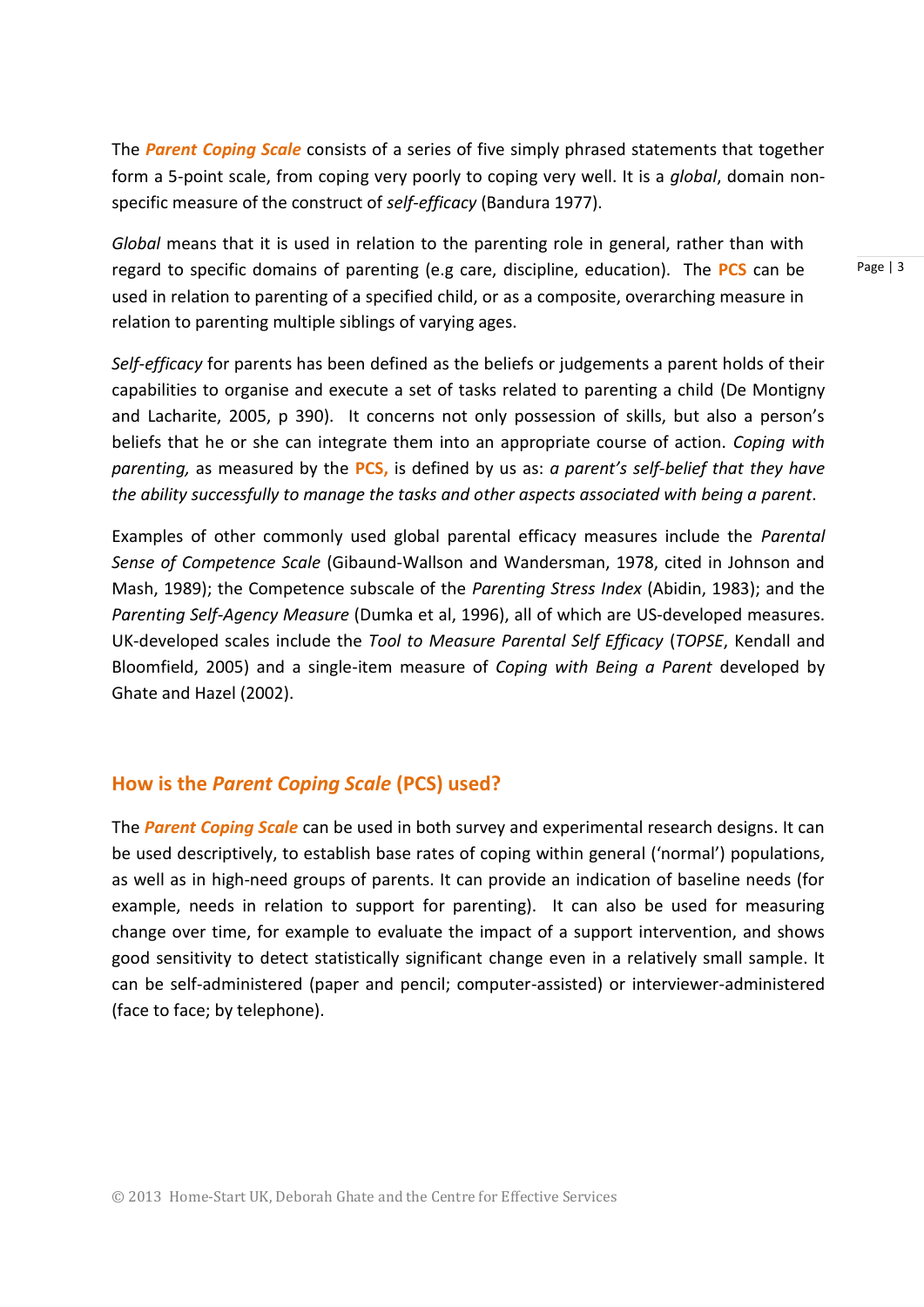## **How is the** *Parent Coping Scale* **(PCS) analysed?**

The *Parent Coping Scale* is simple to score and analyse. The score for an individual parent is simply the number that the parent circles on the five point response scale. Scores for a group of parents can be analysed, or else groups of parents can be compared, either with themselves over time, or with another group of parents.

**Analysing scores for a group of parents**

A number of descriptive statistics can be used to summarise the scores from a group of parents. These include:

#### *Frequencies and percentages*

Frequencies involve recording the *number of parents* who rate themselves on the five different responses within the scale. This information can also be expressed in percentages, reflecting the *proportion of parents* who rate themselves on the different scale responses.

#### *Mean, median and mode*

To give an indication of the central or typical score for a group of parents, the mean (or average) of the scores can be used, as well as the median and mode. To calculate the mean, add together all the parents' scores and divide by the number of parents who provided scores. To calculate the median, list each parent's score from smallest to largest, and find the middle score. To find the mode, look for the score most often rated, i.e. the most frequently occurring scale response.

#### *Range and standard deviation*

It is also useful to know how spread out parents' scores are from the central value, and this can be indicated by the *range* and the *standard deviation*. The range tells us the difference between the minimum and maximum scores rated, calculated by subtracting one from the other. The standard deviation tells us about the average difference between each parent's score and the average score of the group. The larger the standard deviation, the more spread out parents' scores are likely to be. The smaller the standard deviation, the closer each parent's score is likely to be to the average for the group. Standard deviations can be calculated using statistical calculators as well as statistical packages such as Excel and SPSS, as can all of the above statistics.

#### **Comparing groups of parents or parents over time**

When research and evaluation involves the comparison of ratings from the *same group of parents* over time, for example, before and after a support service has been provided, the Wilcoxon Signed Ranks test can be used to check whether parents' scores have changed. This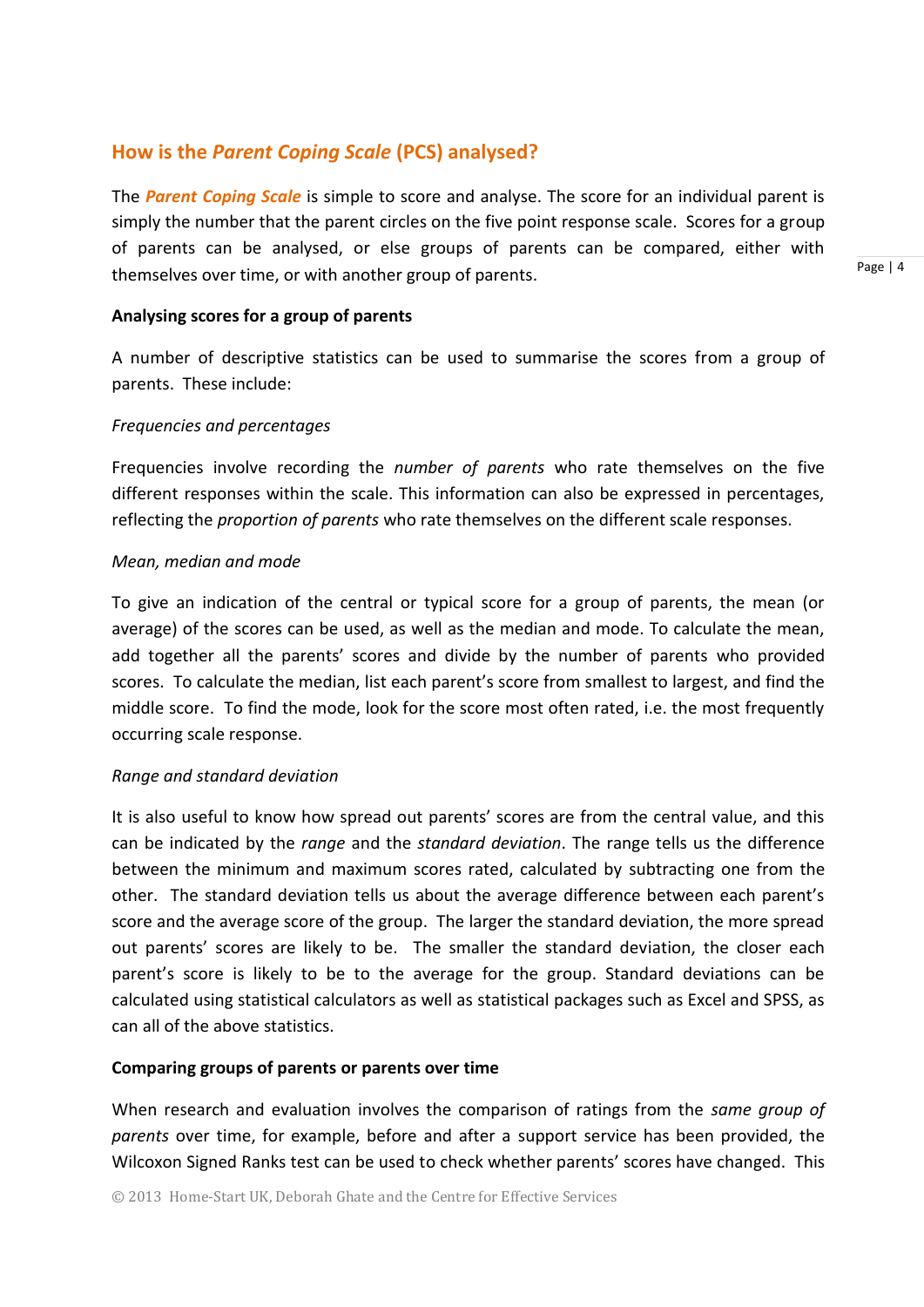statistical test looks at both the *direction of change in score* for each parent (i.e. whether there is improvement, no change or deterioration) as well as the *magnitude or size of any change* in score for each parent. This test is available within statistical packages such as Excel and SPSS.

When comparison of scores from *different groups of parents is required*, the Wilcoxon Rank Sum test (sometimes called the Mann-Whitney test) can be used to check whether the scores from the groups of parents differ significantly. This test compares the groups of parents by ranking their scores. This is also available within a number of statistical packages.

There are, in addition, many ways in which the measure can be used in analysis of more complex data sets. For example, the scale scores can be used as they are, or recoded to a binary format, and used as a dependent or outcome measure in cross sectional or regression analyses. This will enable exploration of how other factors that have been measured are associated with, or are predictive of, coping better or worse. See Ghate and Hazel (2002), Chapter 10, for examples of other approaches.

### **What results does the** *Parent Coping Scale* **(PCS) produce?**

The *Parent Coping Scale* has not yet been 'normed' in large scale general population studies. In a sample of 76 mothers in Northern Ireland, who were accessing a family support service, distribution at the baseline measurement point (late 2011) is shown in Figure 1:

**Figure 1. Responses to the** *Parent Coping Scale* **in sample of 76 mothers**

I feel I am not coping at all these days things get on top of me never get on top of me Most of the time I feel I am coping pretty well Sometimes I feel I am coping but sometimes I always feel I am coping really well - things Most of the time I feel I am not coping very well



© 2013 Home-Start UK, Deborah Ghate and the Centre for Effective Services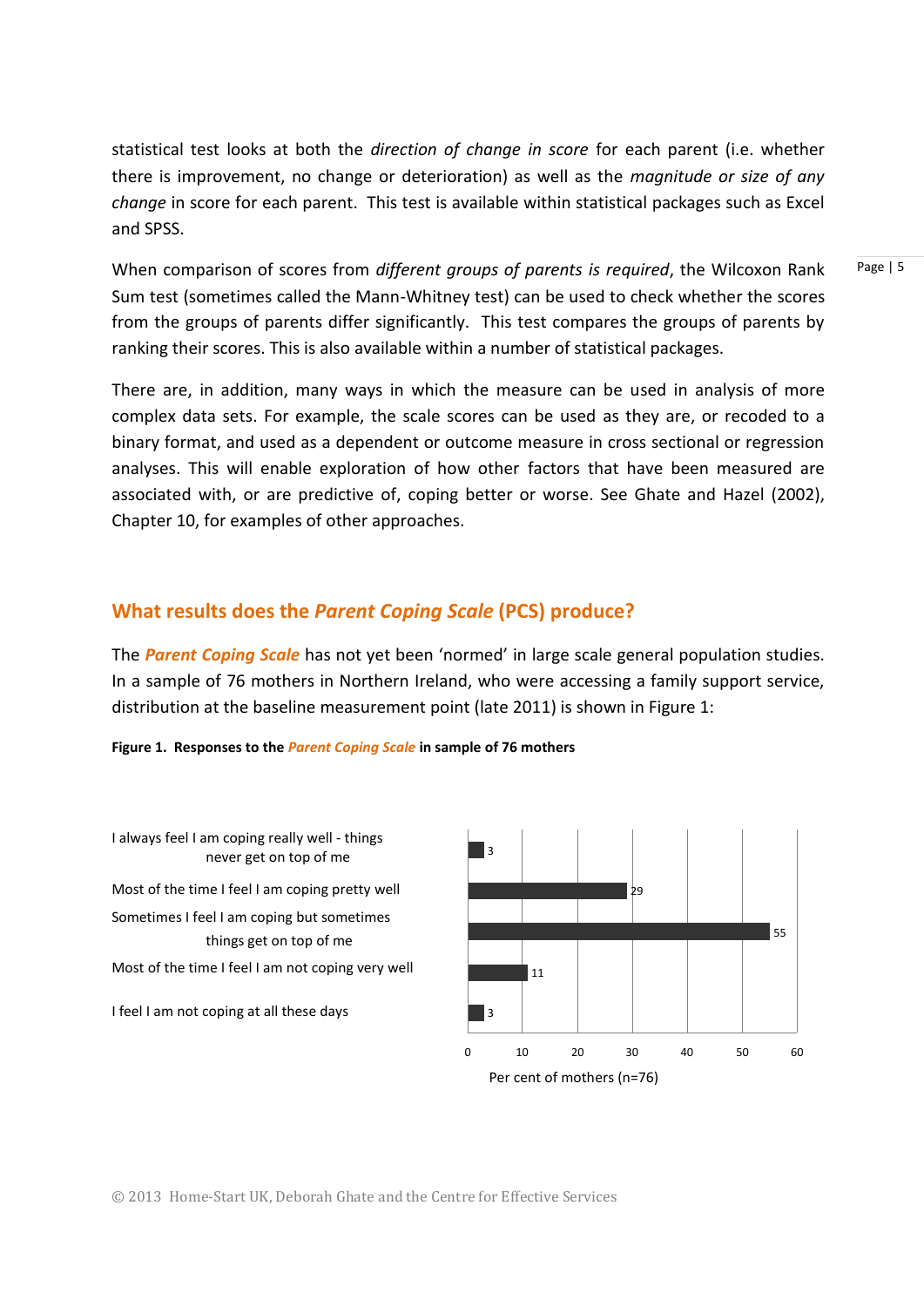In addition, the original measure on which the **PCS** is substantially based has been used in several large scale studies in Great Britain (the largest of which surveyed around 1750 parents) and in the Republic of Ireland, in cross-sectional, cohort and quasi-experimental studies, and in community as well as service user samples. These data can be used as proxy standards until further research is completed on the **PCS** itself. See for example in Britain: Ghate and Hazel (2002); Aye Maung, Parfrement and Tipping (2008); and in Ireland: Ikos Research and Consultancy Ltd and Mary Immaculate College (2012).

#### **Psychometric properties of the** *Parent Coping Scale*

The *Parent Coping Scale* has been shown to have excellent measurement properties, following extensive testing in a cohort of 76 high-need parents over a six-month period including three follow-up time points (Ghate and Moran, 2013).

#### **Face and content validity** (how well the measure captures what it sets out to measure)

These aspects of validity are judged to be high. This is based on feedback from volunteers and professionals working with parents who reviewed the measure and approved it for use with families with whom they were working, and on parents' own feedback that the measure was easily understandable and 'made sense' to them. The behaviour of the original measure from which the **PCS** is adapted, viewed in relation to other relevant variables that are expected to be related to coping, also provides evidence of the validity of the measure. For example, in previous studies that used the 'Coping with Being a Parent' measure, higher and lower levels of coping were significantly associated in the predicted direction with numerous other factors thought to present a risk to coping: for example poor parental mental health, having a large family, having a child with behavioural difficulties, and living in poverty or under various other forms of strain (Ghate and Hazel, 2002, p191)

## **Concurrent criterion validity** (how well the measure performs relative to other gold-standard measures of the same construct)

We have not tested the *Parent Coping Scale* against complex measures of coping since it was designed specifically to overcome some of the disadvantages of these longer scales. The study for which the **PCS** was developed tested two alternative measures alongside the **PCS**, including one of the popular, shorter measures of self-efficacy, the PSAM (Parenting Self Agency Measure, Dumka et al, 1996). The degree of association between the measures was tested using Spearman's rho, in which a higher value indicates a stronger association. The results gave a correlation co-efficient between PSAM and **PCS** scores for a sample of 75 parents of 0.54, which was statistically significant at the p<.01 level (2-tailed test). This result shows the measures are strongly conceptually related, though not identical.

© 2013 Home-Start UK, Deborah Ghate and the Centre for Effective Services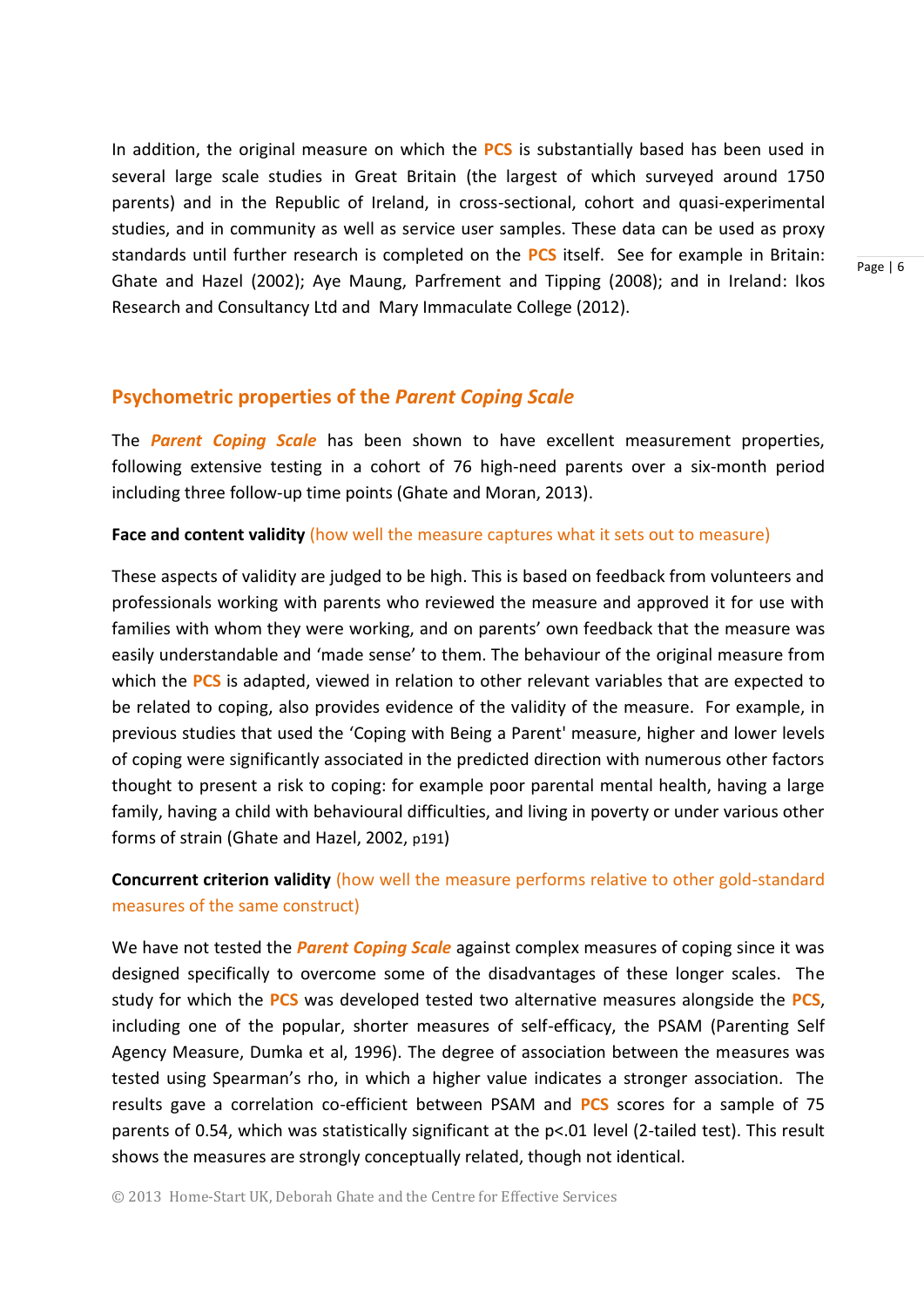## **Reliability and stability** (how reproducible the results are; or how stable the measure is, over multiple administrations).

An assessment of the test-retest reliability of the *Parent Coping Scale* was carried out in order to confirm the stability of the measure. Parents attending group meetings in two family support projects based in one region of England were asked to complete the **PCS** on two separate occasions, one week apart. Results for a sample of 34 parents show an intra-class correlation coefficient of 0.93, with 95% confidence limits of 0.86 to 0.97. This correlation coefficient indicates that the measure shows excellent reliability (values are typically considered good in such tests if they equal or exceed 0.7).

#### **Predictive validity** (the ability of the measure to forecast future outcomes)

The predictive validity of the **PCS** has not yet been assessed, as 'coping' in the study for which the **PCS** was developed was used as an outcome in its own right, rather than as a predictor of other outcomes. Based on the behaviour of the measure from which the **PCS** is adapted, the predictive validity of the **PCS** is assumed to be high. It is plausible to expect scores on the measure to predict other positive outcomes, both for parents and for children. However, this remains to be verified in further empirical research, and requires formal logical modelling of the pathway through coping (as an intermediate or mediating variable) to other positive changes for parents and children.



#### **The Colebrooke Centre for Evidence and Implementation**

**55 St John Street, London EC1M 4AN [www.cevi.org.uk](http://www.cevi.org.uk/) 0203 551 7666**

The Colebrooke Centre for Evidence and Implementation is an independent non-profit company limited by guarantee and registered in England and Wales Company, No. 07712883

© 2013 Home-Start UK, Deborah Ghate and the Centre for Effective Services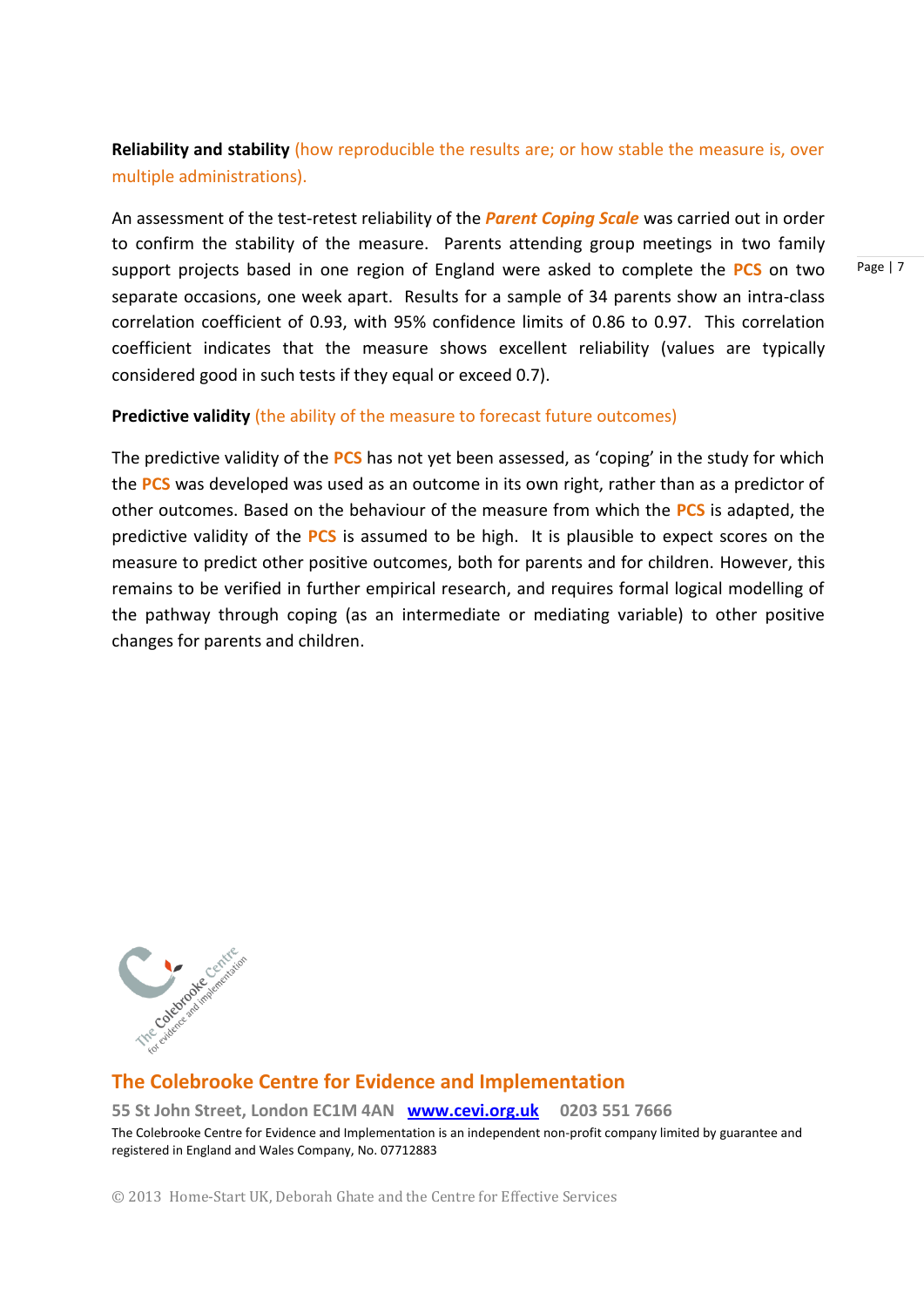## **References**

Abidin, R. R. (1983) *Parenting Stress Index Manual*. Charlottesville, VA: Pediatric Psychology Press.

Aye-Maung N; Parfrement J and Tipping S (2008) *National Evaluation of On Track Phase Two: final report of the longitudinal cohort study* London: Department for Education and Skills

Page | 8

Bandura, A. (1977) [Self-efficacy: Toward a unifying theory of behavioral change.](http://des.emory.edu/mfp/Bandura1977PR.pdf) *Psychological Review, 84,* 191-215.

De Montigny, F. and Lacharité, C. (2005) Perceived parental efficacy. *Journal of Advanced Nursing, 49,* 387-396.

Dumka, L., Stoerzinger, H., Jackson, K., and Roosa, M. (1996) Examination of the cross-cultural and cross-language equivalence of the parenting self-agency measure. *Family Relations, 45,* 216-222.

Ghate, D. and Hazel, N. (2002) *Parenting in poor environments: stress, coping and support.* London: Jessica Kingsley.

Ghate D., Asmussen K., Tian Y., and Hauari H. (2008): *Reducing risk and increasing resilience: how did On Track work?* London: Department for Education RR 035 [https://www.gov.uk/government/publications/on-track-phase-2-national-evaluation-reducing-risk-and-increasing-resilience](https://www.gov.uk/government/publications/on-track-phase-2-national-evaluation-reducing-risk-and-increasing-resilience-how-did-on-track-work)[how-did-on-track-work](https://www.gov.uk/government/publications/on-track-phase-2-national-evaluation-reducing-risk-and-increasing-resilience-how-did-on-track-work)

Ghate D. and Ramella M (2002) *Positive parenting: the national evaluation of the Youth Justice Board's Parenting Programme* London: Youth Justice Board for England and Wales

Goodman, R. (1997) The strengths and difficulties questionnaire: a research note. *Journal of Child Psychology and Psychiatry, 38,* 581-586.

IKOS Research and Consultancy Ltd and Mary Immaculate College (2012) *How are our kids? Experiences and needs of children and families in Limerick City with a particular emphasis on Limerick's Regeneration areas* Limerick: Limerick City's Children's Services Committee

Johnston, C. and Mash, E.J. (1989) A measure of parenting satisfaction and efficacy. *Journal of Clinical Child Psychology*, *18,* 167-75.

Kendall, S and Bloomfield, L. (2005) Developing and validating a tool to measure parenting selfefficacy. Journal of Advanced Nursing, 51, 174-181. See also <http://www.topse.org.uk/>

Rutter, M., Tizard B. and Whitmore W. (1970) *Education, Health and Behaviour* London: Longman

Whittaker, K., and Cowley, S. (2006) Evaluating health visitor parenting support: validating outcome measures for parental self-efficacy. *Journal of Child Health Care 10,* 296-308.